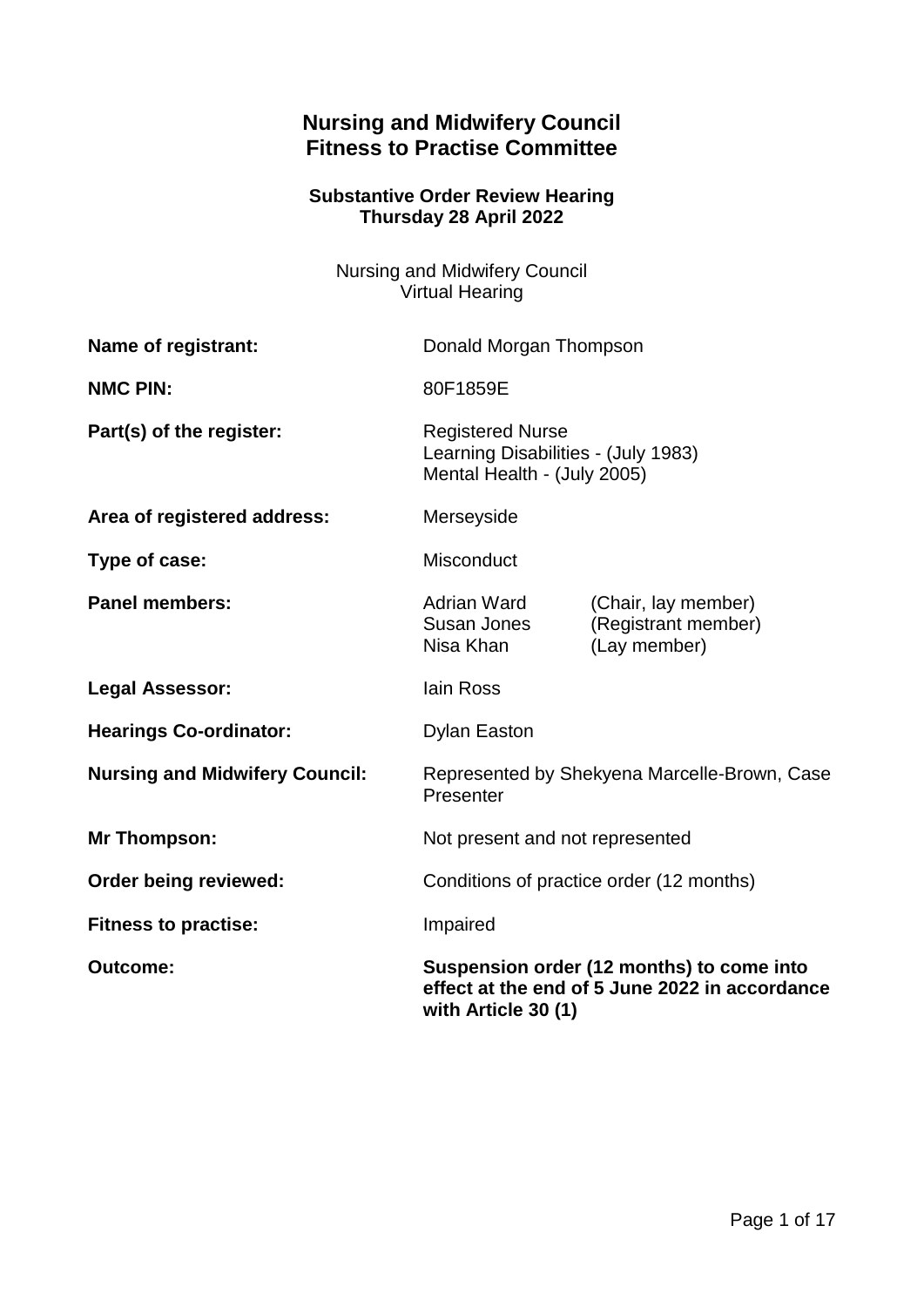## **Decision and reasons on service of Notice of Hearing**

The panel was informed at the start of this hearing that Mr Thompson was not in attendance and that the Notice of Hearing had been sent to Mr Thompson's registered email address on 23 March 2022.

Ms Marcelle-Brown, on behalf of the Nursing and Midwifery Council (NMC), submitted that it had complied with the requirements of Rules 11 and 34 of the 'Nursing and Midwifery Council (Fitness to Practise) Rules 2004', as amended (the Rules).

The panel accepted the advice of the legal assessor.

The panel took into account that the Notice of Hearing provided details of the substantive order being reviewed, the time, date and electronic link to the hearing and, amongst other things, information about Mr Thompson's right to attend, be represented and call evidence, as well as the panel's power to proceed in his absence.

In the light of all of the information available, the panel was satisfied that Mr Thompson has been served with notice of this hearing in accordance with the requirements of Rules 11 and 34.

### **Decision and reasons on proceeding in the absence of Mr Thompson**

The panel next considered whether it should proceed in the absence of Mr Thompson. The panel had regard to Rule 21 and heard the submissions of Ms Marcelle-Brown who invited the panel to continue in the absence of Mr Thompson. She submitted that Mr Thompson had voluntarily absented himself.

Ms Marcelle-Brown submitted that, despite Mr Thompson having engaged with the NMC at previous hearings, there had been no engagement at all by Mr Thompson with the NMC in relation to these proceedings today. As a consequence, there was no reason to believe that an adjournment would secure his attendance on some future occasion.

The panel accepted the advice of the legal assessor.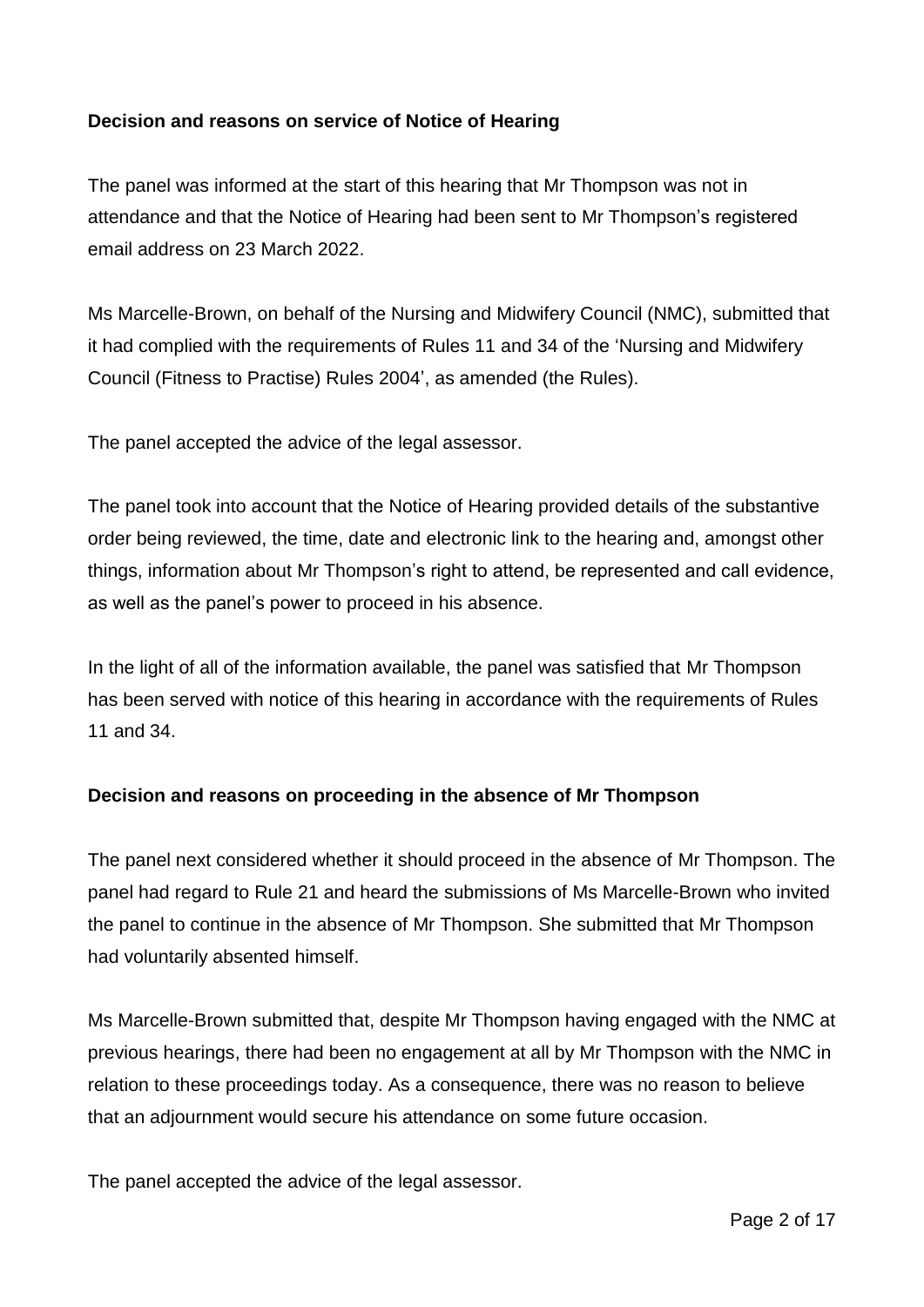The panel has decided to proceed in the absence of Mr Thompson. In reaching this decision, the panel has considered the submissions of Ms Marcelle-Brown and the advice of the legal assessor. It had particular regard to any relevant case law and to the overall interests of justice and fairness to all parties. It noted that:

- No application for an adjournment has been made by Mr Thompson;
- There is no reason to suppose that adjourning would secure his attendance at some future date;
- Mr Thompson has not engaged with the NMC and has not responded to any of the letters sent to him about this hearing;
- There is a strong public interest in the expeditious review of the case.

In these circumstances, the panel has decided that it is fair, appropriate and proportionate to proceed in the absence of Mr Thompson.

## **Decision and reasons on review of the substantive order**

The panel decided to replace the current conditions of practice order with a suspension order.

This order will come into effect at the end of 5 June 2022 in accordance with Article 30(1) of the 'Nursing and Midwifery Order 2001' (the Order).

This is the third review of a substantive conditions of practice order originally imposed for a period of three years by a Fitness to Practise Committee panel on 3 November 2017. The first review took place on 27 October 2020 and the order was varied and extended for a further 12 months. The second review took place on 5 November 2021 when the reviewing panel confirmed and extended the conditions of practice order for a further six months.

The current order is due to expire at the end of 5 June 2022.

The panel is reviewing the order pursuant to Article 30(1) of the Order.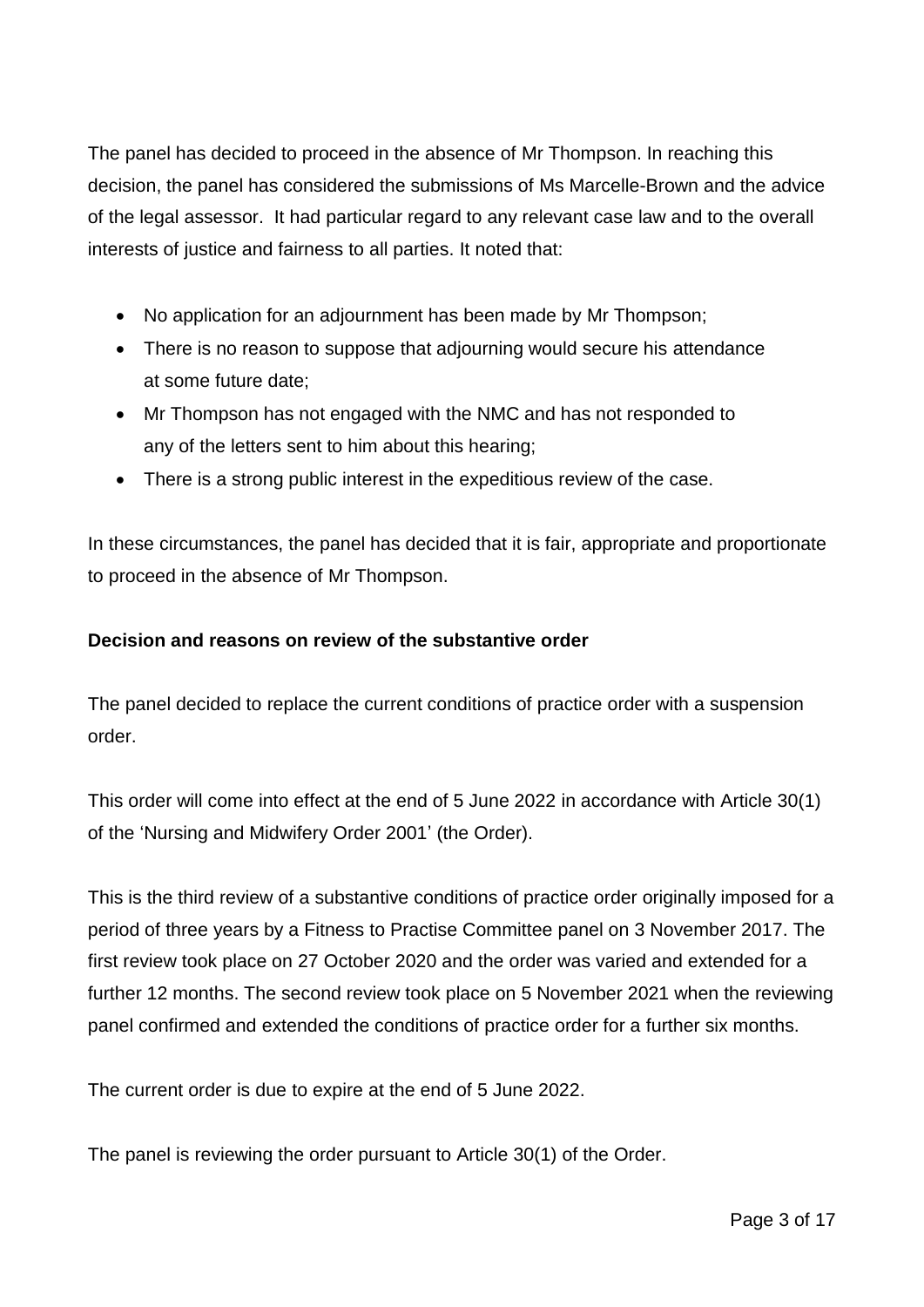The charges admitted and found proved, which resulted in the imposition of the substantive order, were as follows:

## *'That you,*

- *1. On 11 January 2015, when you encountered Patient A making a ligature attempt which you knew or should have known from Patient A's notes was a second ligature attempt that day:*
	- *a. …*
	- *b. Did not record any, or any adequate, rationale for why Patient A was continued on level 2 observations. [proved]*
	- *c. Did not record what, if any, conversations you had with Patient A. [proved]*
	- *d. Did not complete an incident report. [admitted and found proved]*
- *2. On 12 January 2015:* 
	- *a. Did not escalate to Colleague C at the multidisciplinary team meeting that Patient A had made more than one ligature attempt since 10 January 2015. [admitted and found proved]*
	- *b. …*

*AND, in light of the above, your fitness to practise is impaired by reason of your misconduct.'*

The second reviewing panel determined the following with regard to impairment:

*'The panel considered whether Mr Thompson's fitness to practise remains impaired.*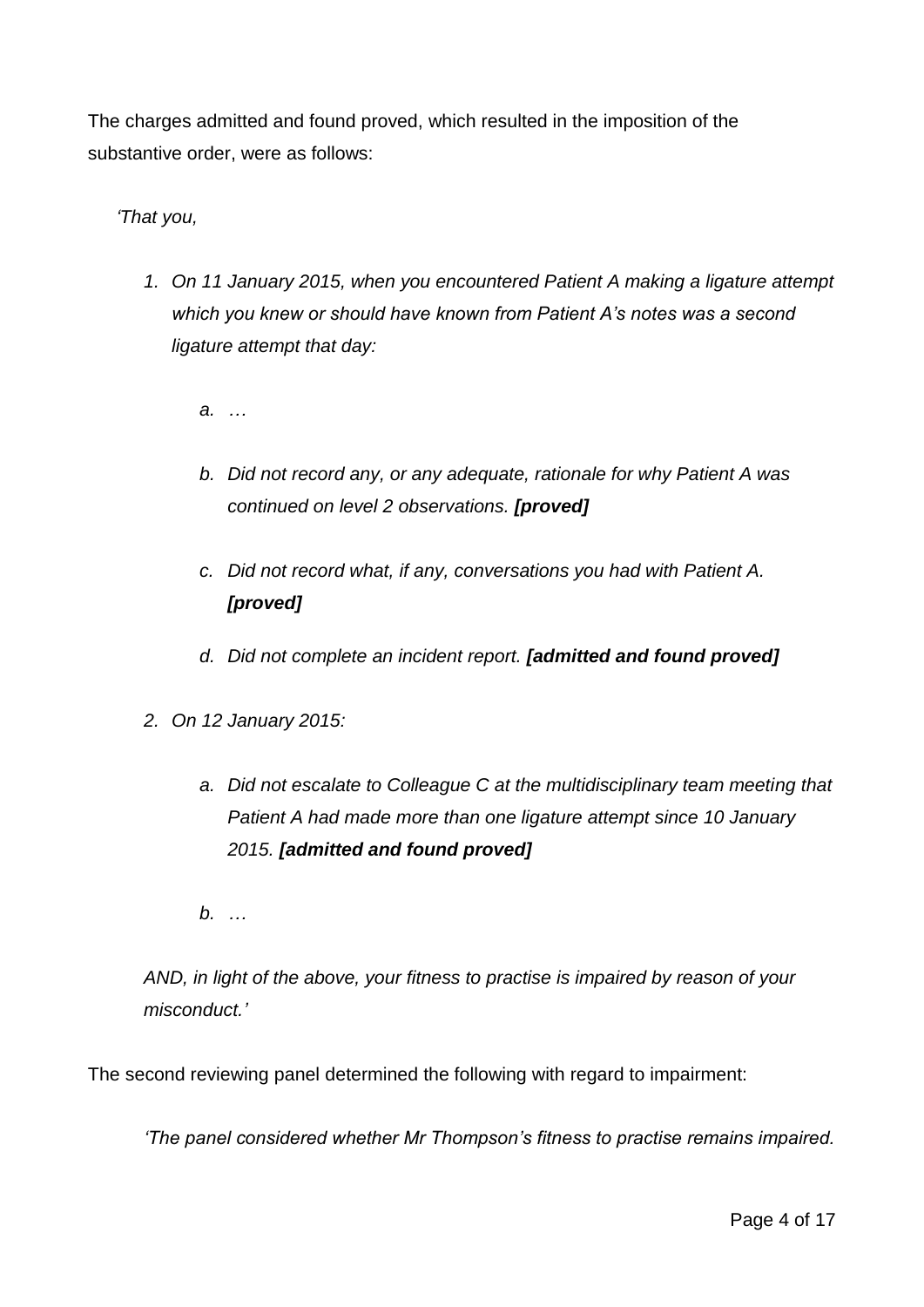*In relation to insight, the panel noted that the last reviewing panel was of the view that Mr Thompson's reflective piece focused heavily on system failures rather than identified actions and training he could take to remedy his practice should he find himself in similar circumstances in the future. The last reviewing panel therefore*  found that his insight needed to develop further in this regard. Today's panel *considered that it had not received a further reflective statement from Mr Thompson and therefore it considered that while Mr Thompson had demonstrated that he had developing insight, he had not sufficiently addressed the highlighted areas of reflection as described by the last reviewing panel.*

*The panel had regard to the fact that Mr Thompson has not practised as a nurse since 2015. It had regard to the following statement in the determination of the last reviewing panel on 27 October 2020:*

*"The panel was of the view that a period of 12 months would afford Mr Thompson an opportunity to obtain employment as a nurse, undertake training in the specific areas identified, and demonstrate compliance with the conditions of practice order. The panel was of the view that a varied conditions of practice order will focus on the remediation of Mr Thompson's deficiencies in his practice and support him in his desire to return to practice."*

*The panel noted that it had no evidence before it that Mr Thompson has undertaken any courses to remedy the various shortcomings in his practice identified at the substantive hearing, or evidence to show how he has kept up to date with his nursing practice since the substantive hearing and the last review hearing. The panel were informed that Mr Thompson had not worked as a nurse since the last review hearing and therefore could not successfully engage and comply with the conditions. The panel therefore found that, although remediable, Mr Thompson had not remedied the misconduct, and as such there remains a risk of repetition. It therefore decided that a finding of continuing impairment is necessary on the grounds of public protection.*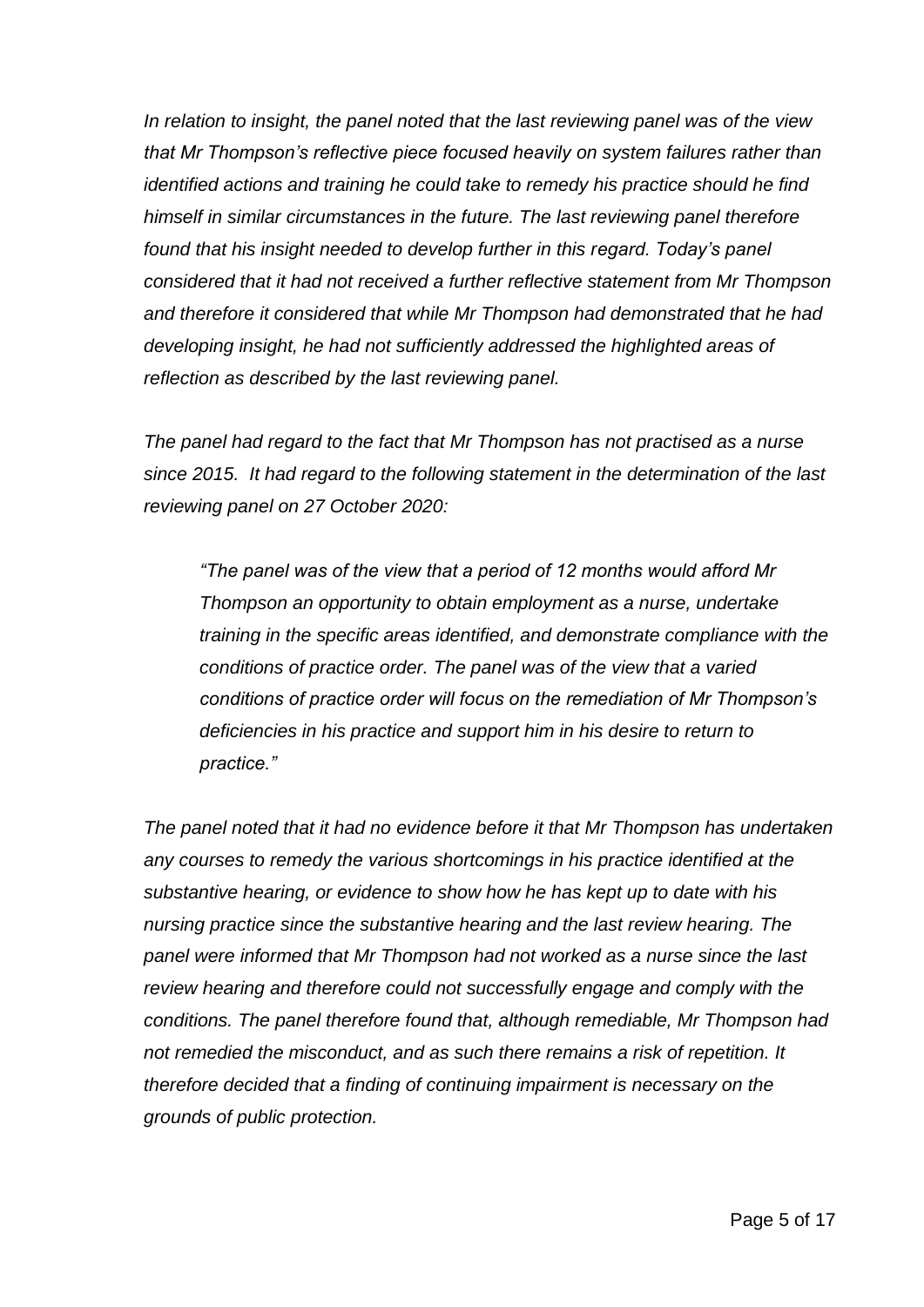*The panel has borne in mind that its primary function is to protect patients but also consider the wider public interest which includes maintaining confidence in the nursing profession and upholding proper standards of conduct and performance. The panel was of the view that in light of the fact that Mr Thompson has not fully complied with the current conditions of practice order, a finding of continuing impairment on public interest grounds is also required to maintain confidence in the nursing profession.*

*For these reasons, the panel finds that Mr Thompson's fitness to practise remains impaired.'*

The second reviewing panel determined the following with regard to sanction:

*'Having found Mr Thompson's fitness to practise currently impaired, the panel then considered what, if any, sanction it should impose in this case. The panel noted that its powers are set out in Articles 29 and 30 of the Order. The panel has also taken into account the NMC's Sanctions Guidance and has borne in mind that the purpose of a sanction is not to be punitive, though any sanction imposed may have a punitive effect.*

*The panel first considered whether to take no action but concluded that this would be inappropriate in view of the public protection issues identified. The panel decided that it would not be proportionate nor in the public interest to take no further action.* 

*It then considered the imposition of a caution order but again determined that, due to the public protection issues identified, an order that does not restrict Mr Thompson's practice would not be appropriate in the circumstances. The panel decided that it would not be proportionate nor in the public interest to impose a caution order.*

*The panel next considered whether imposing a further conditions of practice order on Mr Thompson's registration would still be a sufficient and appropriate response. The panel is mindful that any conditions imposed must be proportionate, measurable and workable.*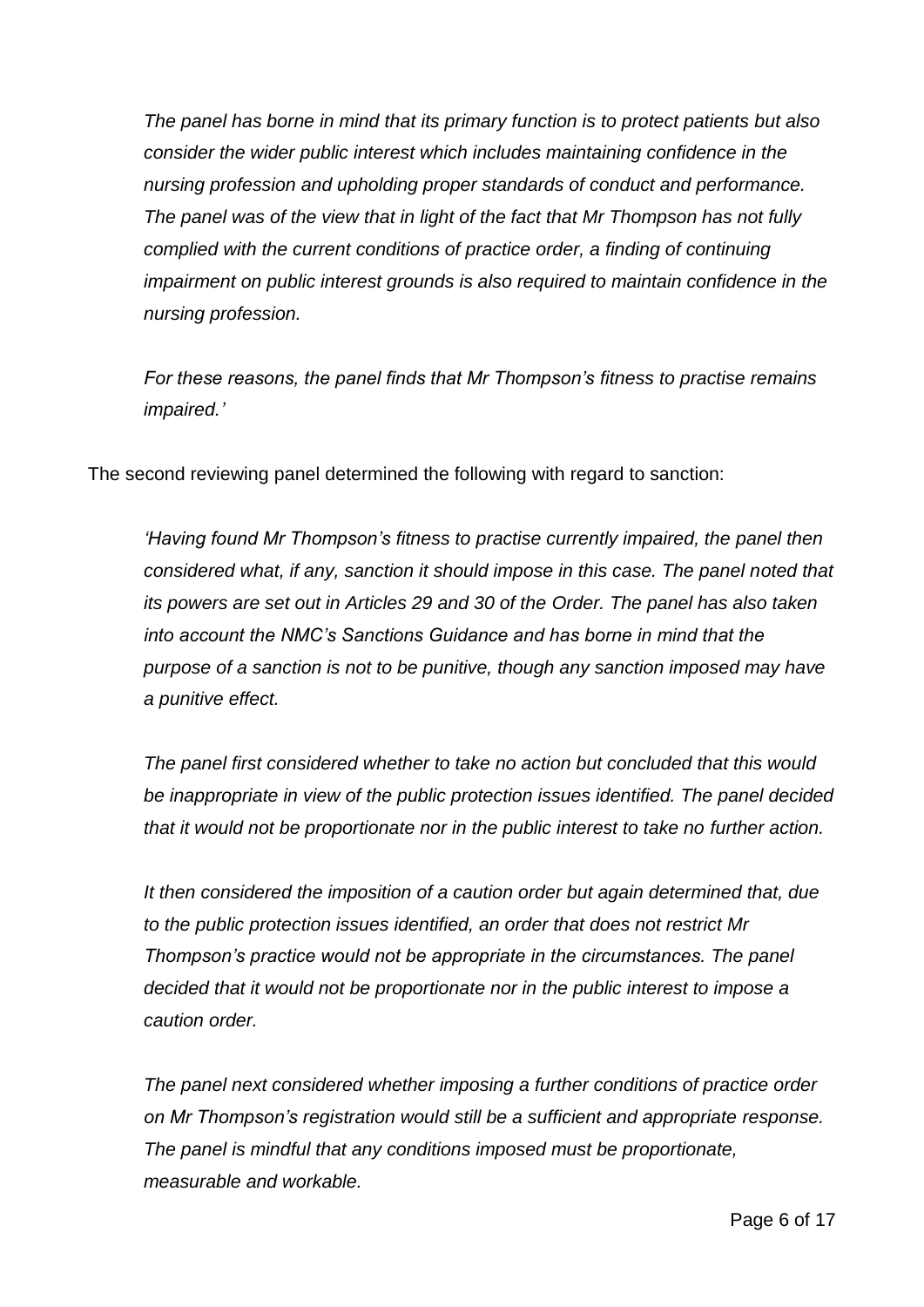*The panel noted that Mr Thompson has been subject to a condition of practice order for four years and has yet to comply with conditions. It had regard to the following statement from the email sent by Mr Thompson, dated 30 September 2021: "It may be easier to be removed from the register as reapplying seems much more straight forward." The panel considered that Mr Thompson appeared to suggest, on one possible reading, that he wishes to be removed from the register, in the hope that he could then reapply.* 

*The panel considered that it could allow the order to lapse upon its expiry and it had regard to the following guidance:*

*FTP – Library: Allowing orders to expire when a nurse or midwife's registration will lapse - REV3h [2018], which states the following:*

*'In certain circumstances allowing a suspension or conditions of practice order to expire following a finding of current impairment may actually be the best way to protect the public from concerns about a nurse, midwife or nursing associate's practice.*

*Taking this option is likely to be appropriate if:*

- *the nurse, midwife or nursing associate's registration is only active because of the substantive order being in place,*
- *the nurse, midwife or nursing associate doesn't want to continue practising, and*
- *the public are protected because the panel have made a clear finding that the nurse, midwife or nursing associate's fitness to practise is currently impaired so that this can be drawn to the attention of any future decisionmaker if the nurse, midwife or nursing associate attempts to re-join the register.*

*The guidance goes on to say:*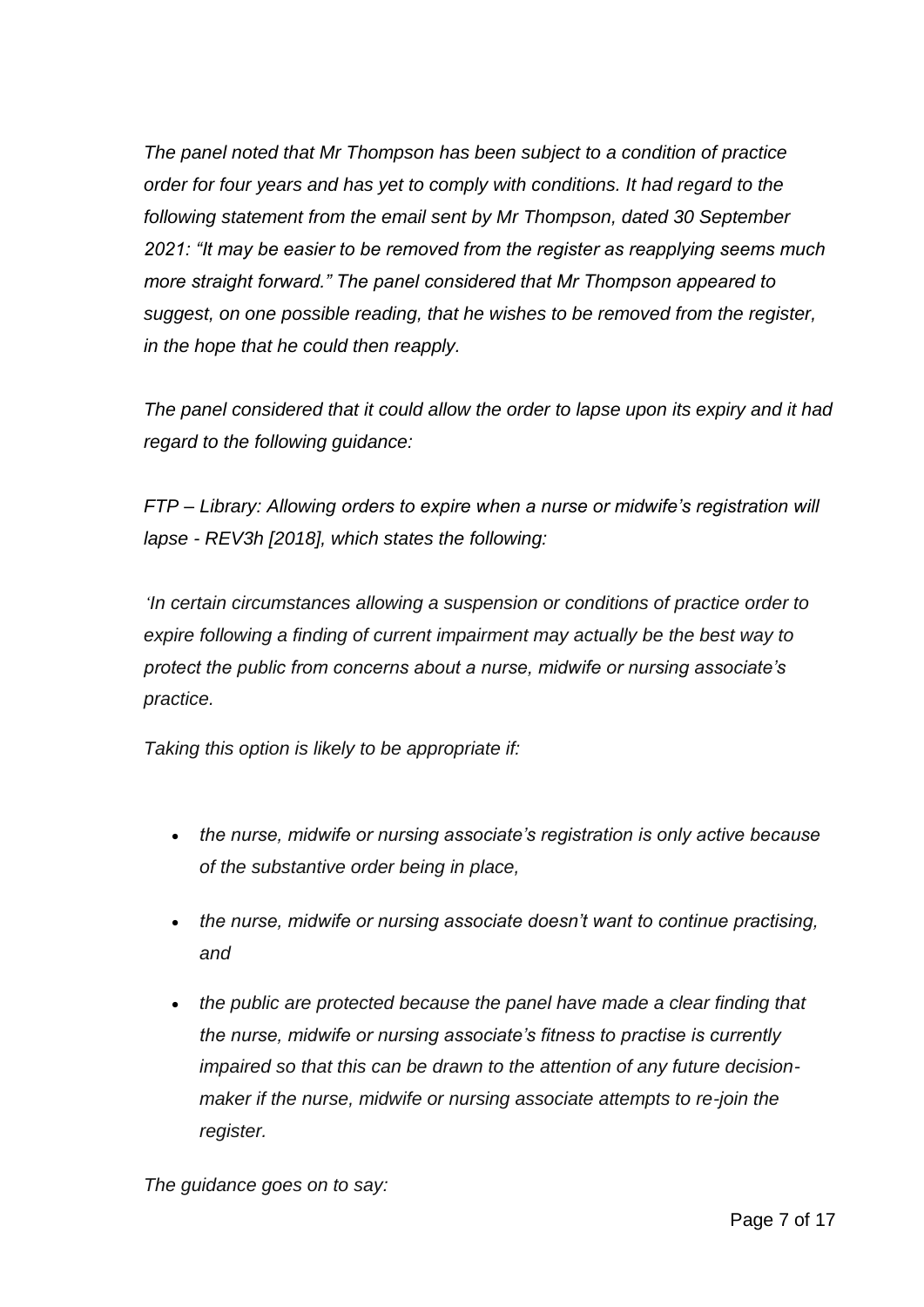*Nurse, midwife or nursing associate doesn't want to continue practising* 

*…*

*Because nurses, midwives and nursing associates can apply for readmission to the register as soon as their registration lapses, it is important that the panel is sure that the nurse, midwife or nursing associate no longer wants to practise before it decides to let an order expire. This is because if the panel has found the nurse, midwife or nursing associate's fitness to practise to be currently impaired, the nurse, midwife or nursing associate will not have addressed the concerns about their practice, and will not have shown the panel that they do not present a risk to patients. The nurse, midwife or nursing associate will need to give the panel a clear explanation of their plans for the future away from nursing or midwifery. Such information is only likely to be available if the nurse, midwife or nursing associate is in contact with us, so it will be important for panels to consider if the nurse, midwife or nursig [SIC] associate is fully engaging with the process before deciding to take this option.'*

*The panel considered that it had not been provided by Mr Thompson with any clear evidence that he has a settled intention to permanently leave the nursing profession or whether he wishes to remain on the register. The panel could not be satisfied that Mr Thompson has understood these proceedings, and concluded that it would be inappropriate to allow the order to lapse in these circumstances and that some form of restriction on Mr Thompson's practice was necessary to protect the public and meet the public interest.* 

*The panel determined that it would be possible to formulate appropriate and practical conditions which would address the failings highlighted in this case. It was satisfied that a conditions of practice order would address the failings highlighted in this case and is sufficient to protect patients. The conditions would also address the wider public interest issues during the period they are in force.*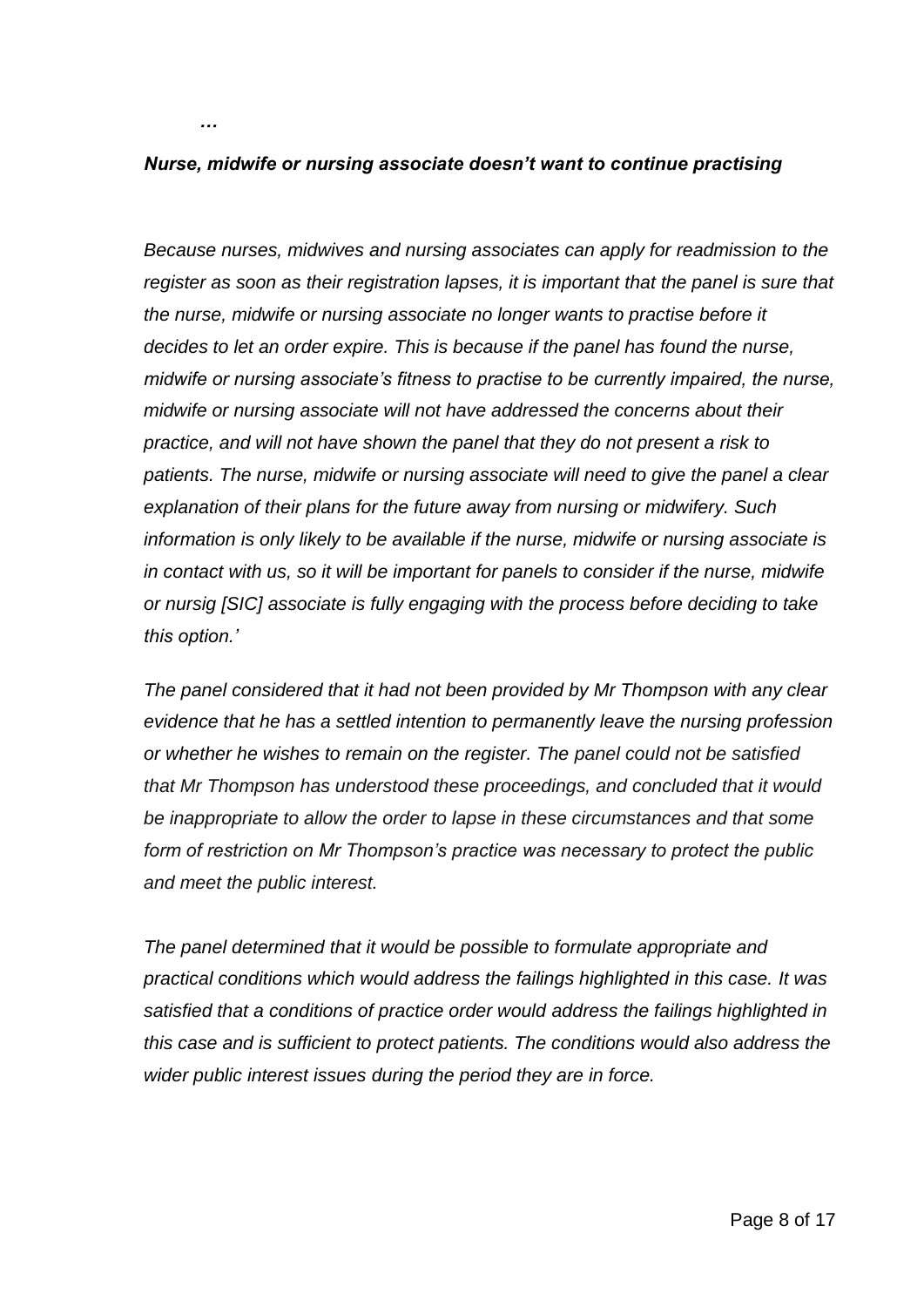*The panel was of the view that to impose a suspension order or a striking-off order would be disproportionate at this time and would not be a reasonable response in the current circumstances of Mr Thompson's case.* 

*Accordingly, the panel determined, pursuant to Article 30(1)(c) to extend the conditions of practice order for a period of 6 months, which will come into effect on the expiry of the current order, namely at the end of 5 December 2021. The panel was of the view that a period of 6 months would afford Mr Thompson a further opportunity to clearly indicate his settled career intentions and whether he wishes to engage with conditions and demonstrate a period of safe and effective practice. The panel was of the view that a conditions of practice order for 6 months will allow him sufficient time to clarify with his regulator his future intentions whilst adequately protecting the public. It decided a confirmation of the following conditions are appropriate and proportionate in this case:*

*'For the purposes of these conditions, 'employment' and 'work' mean any paid or unpaid post in a nursing, midwifery or nursing associate role. Also, 'course of study' and 'course' mean any course of educational study connected to nursing, midwifery or nursing associates.'*

- *1. You must inform the NMC when you obtain a nursing position and keep the NMC informed about anywhere you are working by:* 
	- *a) Telling your case officer within seven days of accepting or leaving any employment.*
	- *b) Giving your case officer your employer's contact details.*
- *2. You must keep the NMC informed about anywhere you are studying by:* 
	- *a) Telling your case officer within seven days of accepting any course of study.*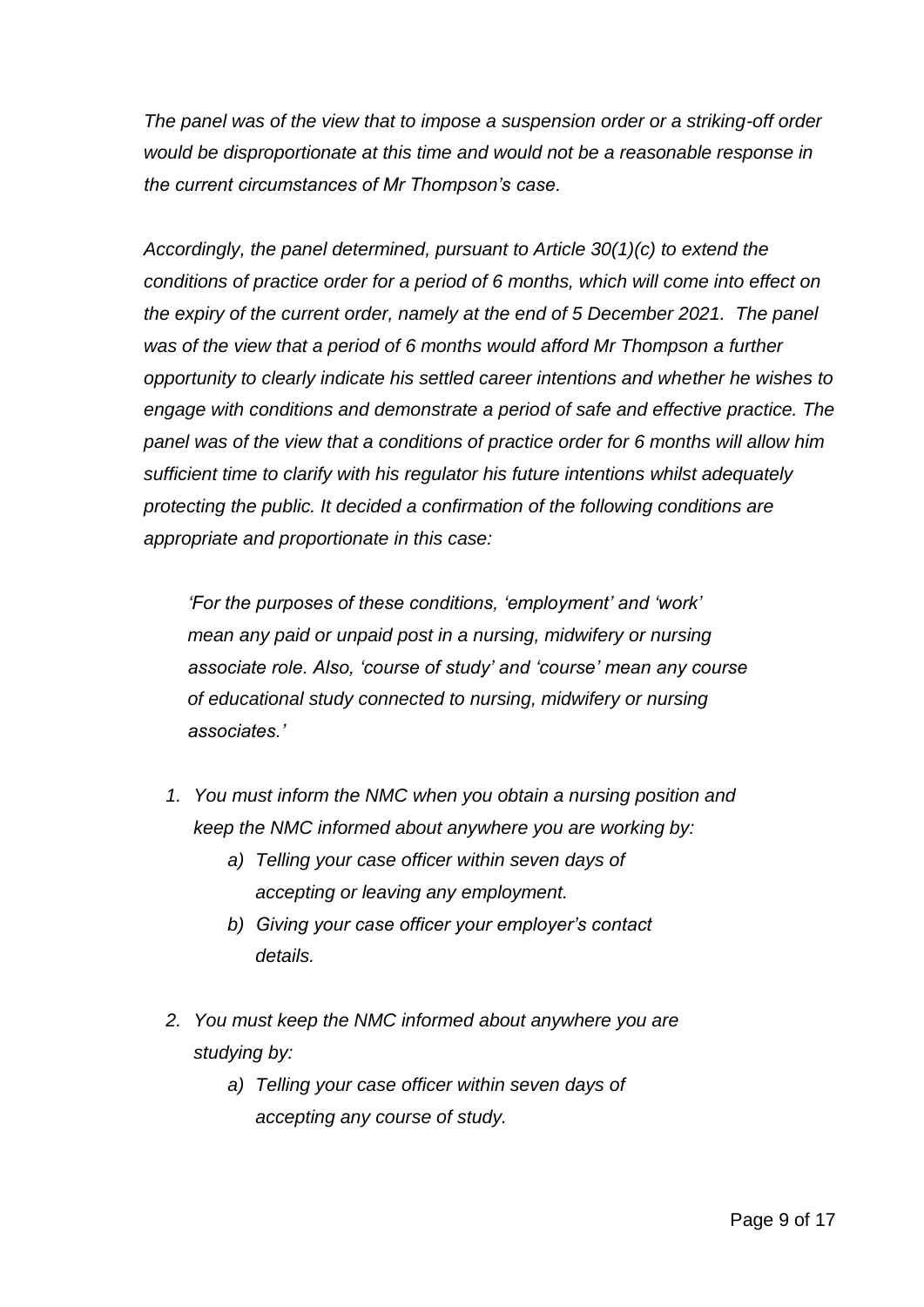- *b) Giving your case officer the name and contact details of the organisation offering that course of study.*
- *3. You must immediately give a copy of these conditions to:* 
	- *a) Any organisation or person you work for.*
	- *b) Any agency you apply to or are registered with for work.*
	- *c) Any employers you apply to for work (at the time of application).*
	- *d) Any establishment you apply to (at the time of application), or with which you are already enrolled, for a course of study.*
	- *e) Any current or prospective patients or clients you intend to see or care for on a private basis when you are working in a self-employed capacity.*
- *4. You must work with your workplace mentor or supervisor who is a registered nurse to create a personal development plan (PDP). Your PDP must address the deficiencies identified in your practice relating to* 
	- *a) reporting incidents*
	- *b) escalation of incidents and concerns, and*
	- *c) documentation of incidents.*
	- *The PDP must include comments and observations from your workplace mentor or supervisor on your progress in remedying the above deficiencies*
	- *The PDP must outline how you have applied or could apply the NMC's guidance on raising concerns 2019 into your practice.*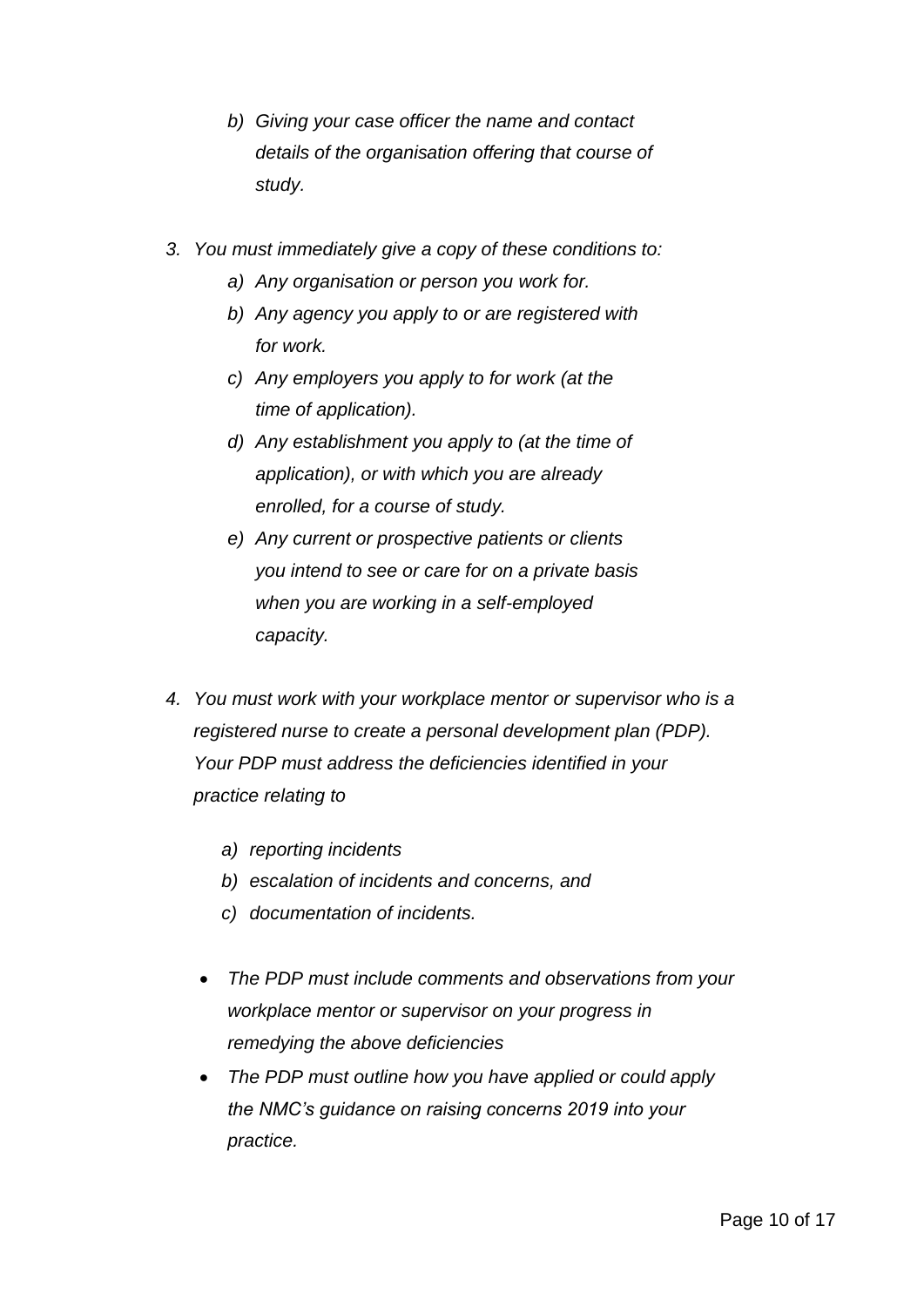- *5. You must:* 
	- *a) Provide the NMC with details of your workplace mentor or supervisor once identified*
	- *b) Send your case officer a copy of your PDP 14 days prior to any review hearing*
	- *c) Initially meet with your workplace mentor or supervisor at least every 2 weeks for the first 2 months, and then at intervals as identified by your mentor or supervisor to discuss your progress towards achieving the aims set out in your PDP.*
- *6. You must tell your case officer, within seven days of your becoming aware of:*
	- *a) Any clinical incident you are involved in.*
	- *b) Any investigation started against you.*
	- *c) Any disciplinary proceedings taken against you.*
- *7. You must allow your case officer to share, as necessary, details about your performance, your compliance with and / or progress under these conditions with:*
	- *a) Your workplace mentor or supervisor*
	- *b) Any current or future employer*
	- *c) Any educational establishment*
	- *d) Any other person(s) involved in your retraining and/or supervision required by these conditions*

*This conditions of practice order will take effect upon the expiry of the current conditions of practice order, namely the end of 5 December 2021 in accordance with Article 30(1).'*

### **Decision and reasons on current impairment**

The panel has considered carefully whether Mr Thompson's fitness to practise remains impaired. Whilst there is no statutory definition of fitness to practise, the NMC has defined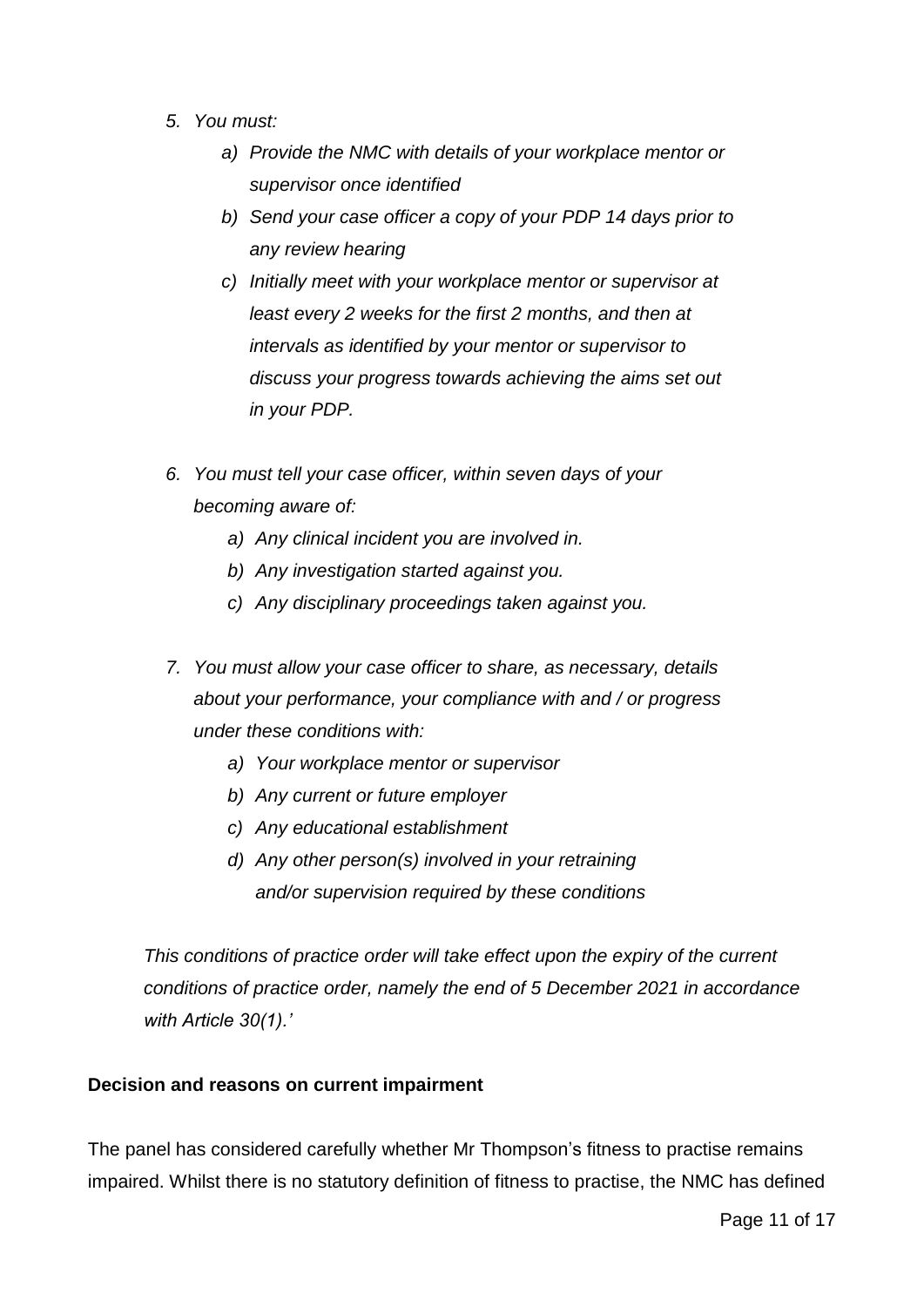fitness to practise as a registrant's suitability to remain on the register without restriction. In considering this case, the panel has carried out a comprehensive review of the order in light of the current circumstances. Whilst it has noted the decision of the last panel, this panel has exercised its own judgement as to current impairment.

The panel has had regard to all of the documentation before it, including the NMC bundle. It has taken account of the submissions made by Ms Marcelle-Brown on behalf of the NMC.

Ms Marcelle-Brown referred the panel to an email included in the previous panel's determination. This email was from Mr Thompson to the NMC, dated 30 September 2021, regarding his future plans for employment which are as follows:

*'I Donald Thompson can see no easy way to return to the workforce as my original intentions to complete a return to nursing and seek any additional advice and guidance has been hampered by the covid changes. If a simple explanation could be provided regarding how to apply for post with information I should declare. Registration costs and periods requiring payment. Meeting prep/ return to work requirements. After obtaining employment subsequent requirements. having a NHS pension the implications for work. Due to the uncertainty of the above I have been undertaking other employment and activities. It may be easier to be removed from the register as reapplying seems much more straight forward.'*

Ms Marcelle-Brown submitted that this email indicates that Mr Thompson is not currently working in the profession. However, she told the panel that Mr Thompson has not explicitly expressed a desire to leave the profession permanently.

Ms Marcelle-Brown told the panel that Mr Thompson has not been working as a registered nurse and therefore the conditions of practice have yet to be engaged. Accordingly, there is no evidence to show that he has addressed the concerns associated with his nursing practice. She submitted that there is no information before the panel to demonstrate that Mr Thompson has strengthened his practice and in light of this, she submitted that there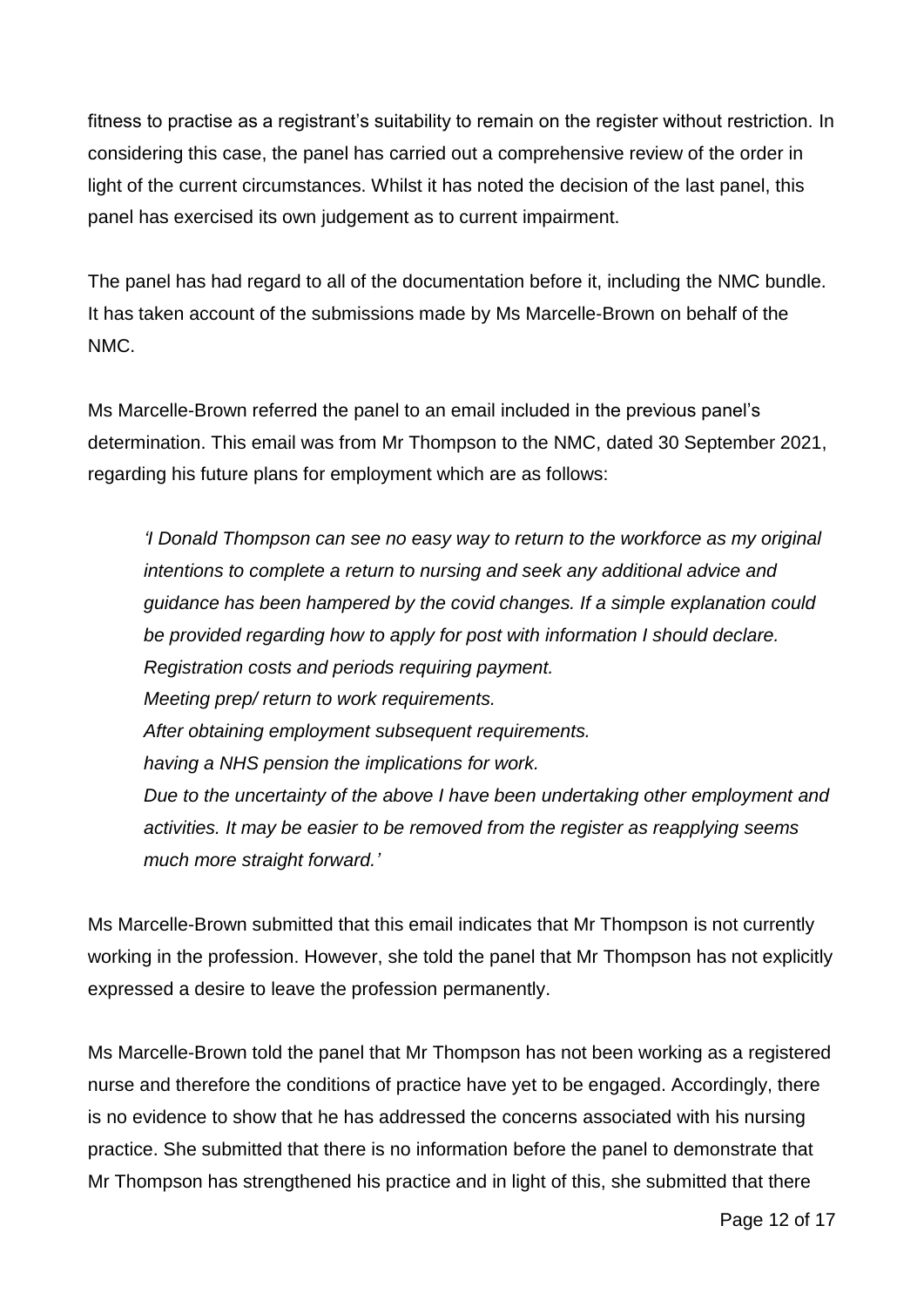remains a risk of repetition of the conduct of the kind found proved. Ms Marcelle Brown submitted that there is no new information to undermine a continued finding that Mr Thompson's fitness to practise remains impaired. She submitted that the burden is on Mr Thompson to demonstrate that his fitness to practise is no longer impaired.

Ms Marcelle-Brown submitted that the current conditions should be confirmed and that the current conditions sufficiently protect the public and satisfy the wider public interest.

Ms Marcelle-Brown reminded the panel that the original substantive order was imposed in 2017 and that this reviewing panel has the option to impose a striking-off order. She also invited the panel to consider Mr Thompson's wishes to allow the current order to lapse so that he could reapply.

The panel heard and accepted the advice of the legal assessor.

In reaching its decision, the panel was mindful of the need to protect the public, maintain public confidence in the profession and to declare and uphold proper standards of conduct and performance.

The panel considered whether Mr Thompson's fitness to practise remains impaired.

The panel noted that the last reviewing panel found that Mr Thompson had insufficient insight. This reviewing panel had sight of an email included in the previous panel's determination from Mr Thompson to the NMC, dated 30 September 2021, in which he stated the following:

*'It may be easier to be removed from the register as reapplying seems much more straightforward'.* 

In light of this, the panel is of the view that Mr Thompson has not demonstrated that he understands the gravity of the shortcomings in his practice and that he has not shown sufficient insight into the conduct found proved. The panel also considered that Mr Thompson has disengaged with the NMC's proceedings, and the panel does not have any up to date reflections from him.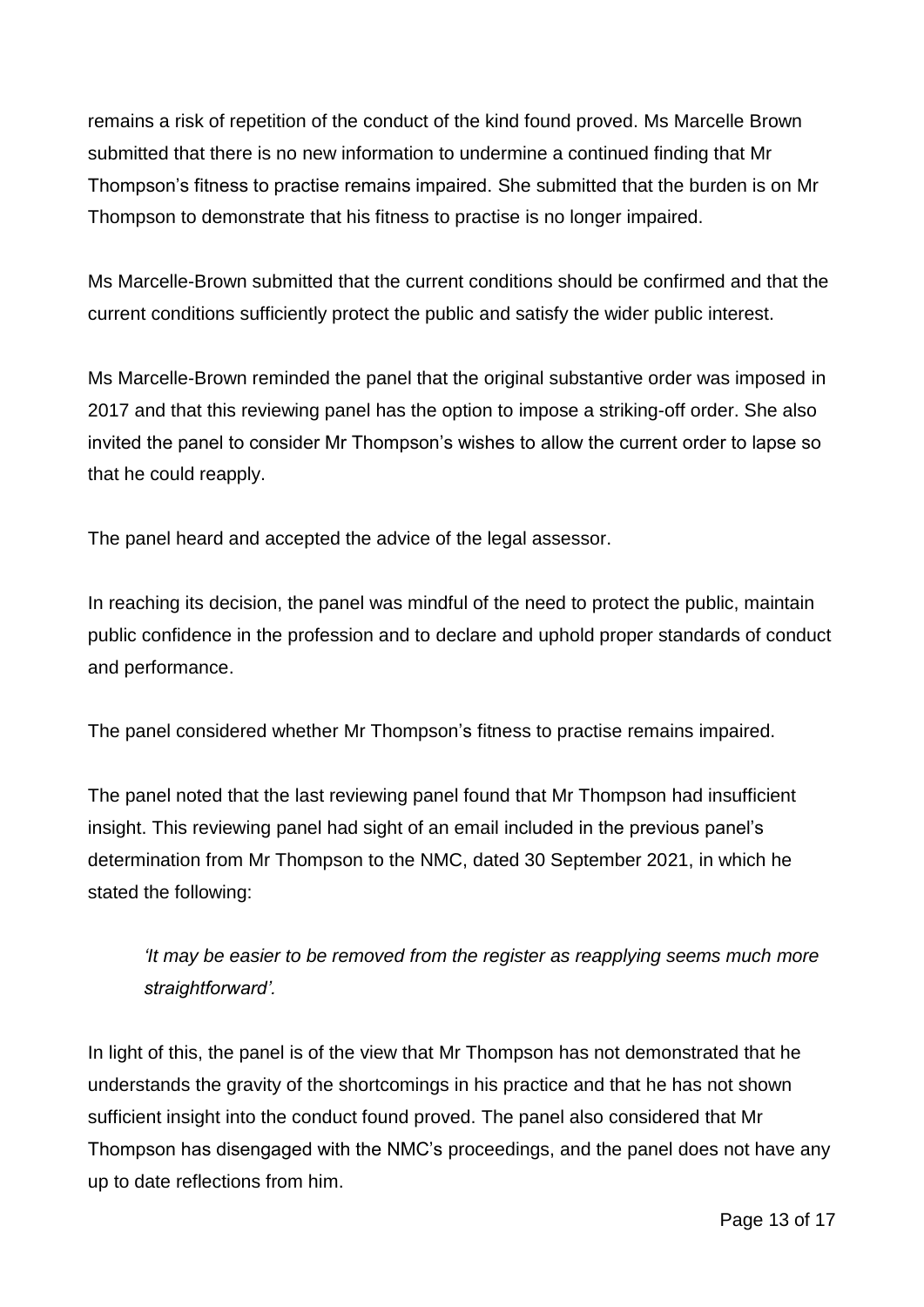In its consideration of whether Mr Thompson has taken steps to strengthen his practice, the panel took into account that there is no information to indicate he has strengthened his practice, nor that he has shown any intention to strengthen his practice. Further, it considered that Mr Thompson has not practised since 2015 and the nursing practice has developed in this time. It is of the view that keeping up to date with any training is a requirement for any registered nurse in order to maintain the necessary skills to be a safe practitioner.

The last reviewing panel determined that Mr Thompson was liable to repeat matters of the kind found proved. Today's panel has received no further information regarding Mr Thompson's practice. In light of this, this panel determined that the situation remains unchanged, and Mr Thompson remains liable to repeat matters of the kind found proved. The panel therefore decided that a finding of continuing impairment is necessary on the grounds of public protection.

The panel has borne in mind that its primary function is to protect patients and the wider public interest which includes maintaining confidence in the nursing profession and upholding proper standards of conduct and performance. The panel determined that, in this case, a finding of continuing impairment on public interest grounds is also required. It noted that an informed member of the public would be concerned should Mr Thompson be allowed to practise without restriction given that he has not shown sufficient insight and that he has failed to demonstrate that he has taken steps to strengthen his practice given the charges found proved.

For these reasons, the panel finds that Mr Thompson's fitness to practise remains impaired.

### **Decision and reasons on sanction**

Having found Mr Thompson's fitness to practise currently impaired, the panel then considered what, if any, sanction it should impose in this case. The panel noted that its powers are set out in Article 30 of the Order. The panel has also taken into account the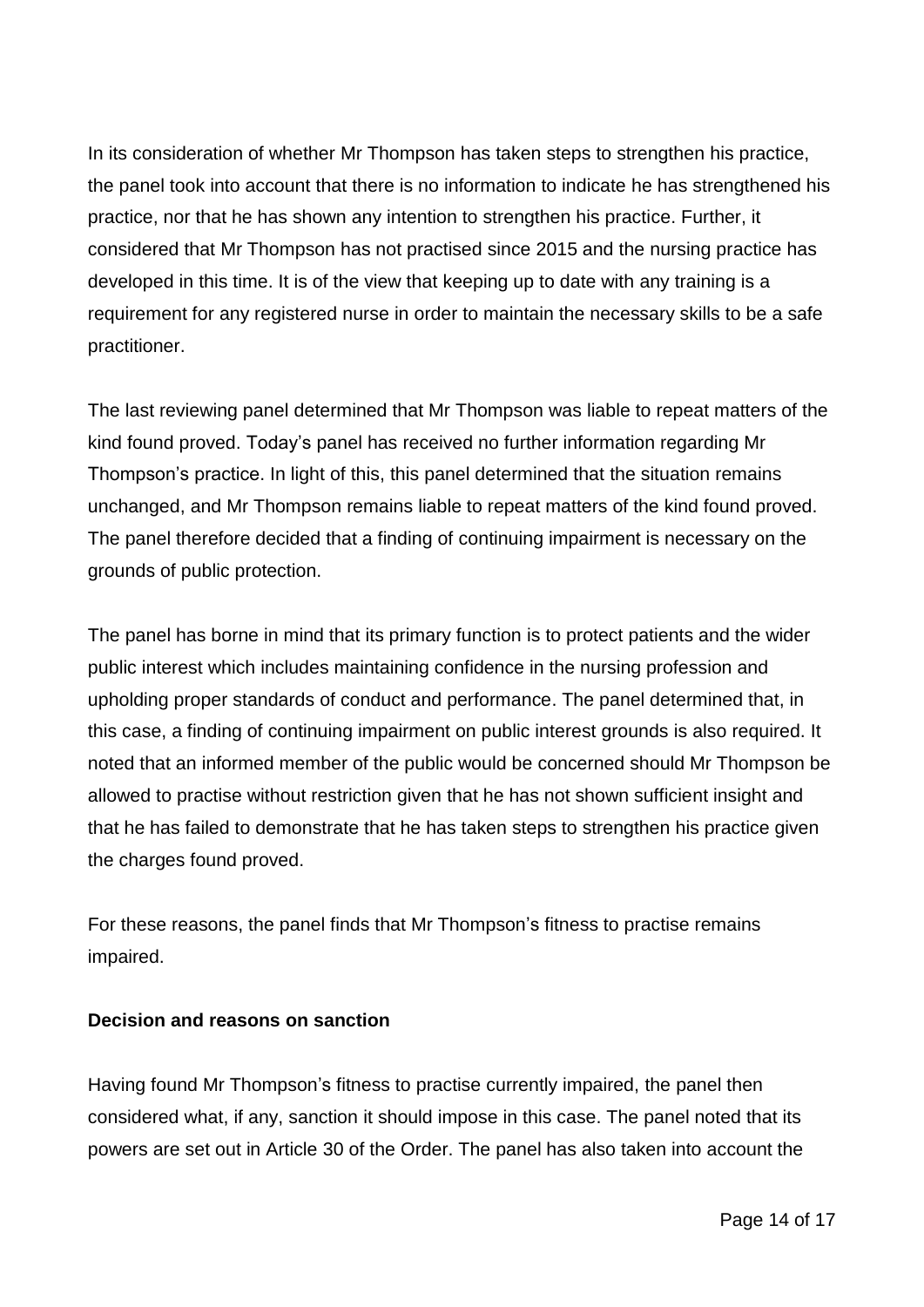'NMC's Sanctions Guidance' (SG) and has borne in mind that the purpose of a sanction is not to be punitive, though any sanction imposed may have a punitive effect.

The panel first considered whether to take no action. This would allow the order and his registration to lapse but concluded that this would be inappropriate in view of the seriousness of the case and the public protection issues identified. It considered Mr Thompson's suggestion for the panel to allow the current order to lapse so that he could re-join the register as it would be '*easier'*. The panel had regard to the NMC guidance on allowing orders to lapse having found current impairment and was of the view that Mr Thompson had not clearly indicated an intention not to return to nursing practice.

The panel then considered the imposition of a caution order but determined that, due to the seriousness of the case, and the public protection issues identified, an order that does not restrict Mr Thompson's practice would not be appropriate in the circumstances. The SG states that a caution order may be appropriate where *'the case is at the lower end of the spectrum of impaired fitness to practise and the panel wishes to mark that the behaviour was unacceptable and must not happen again.*' The panel considered that Mr Thompson's misconduct was not at the lower end of the spectrum and that a caution order would be inappropriate in view of the issues identified. The panel decided that it would be neither proportionate nor in the public interest to impose a caution order.

The panel next considered whether imposing a conditions of practice order on Mr Thompson's registration would still be a sufficient and appropriate response. The panel is mindful that any conditions imposed must be proportionate, measurable and workable.

The panel next considered the continuation of the current conditions of practice order. It considered that Mr Thompson has not practised as a registered nurse since 2015 and it was of the view that he has not demonstrated he has taken steps to strengthen his practice. It was of the view that Mr Thompson has not fully engaged with the NMC or the conditions that have been previously imposed on his registration, nor is there any reason to suggest that this lack of engagement will change with a further continuation of a conditions of practice order. It also noted that there is no information before it to conclude that Mr Thompson is willing to comply with any conditions imposed upon their practice.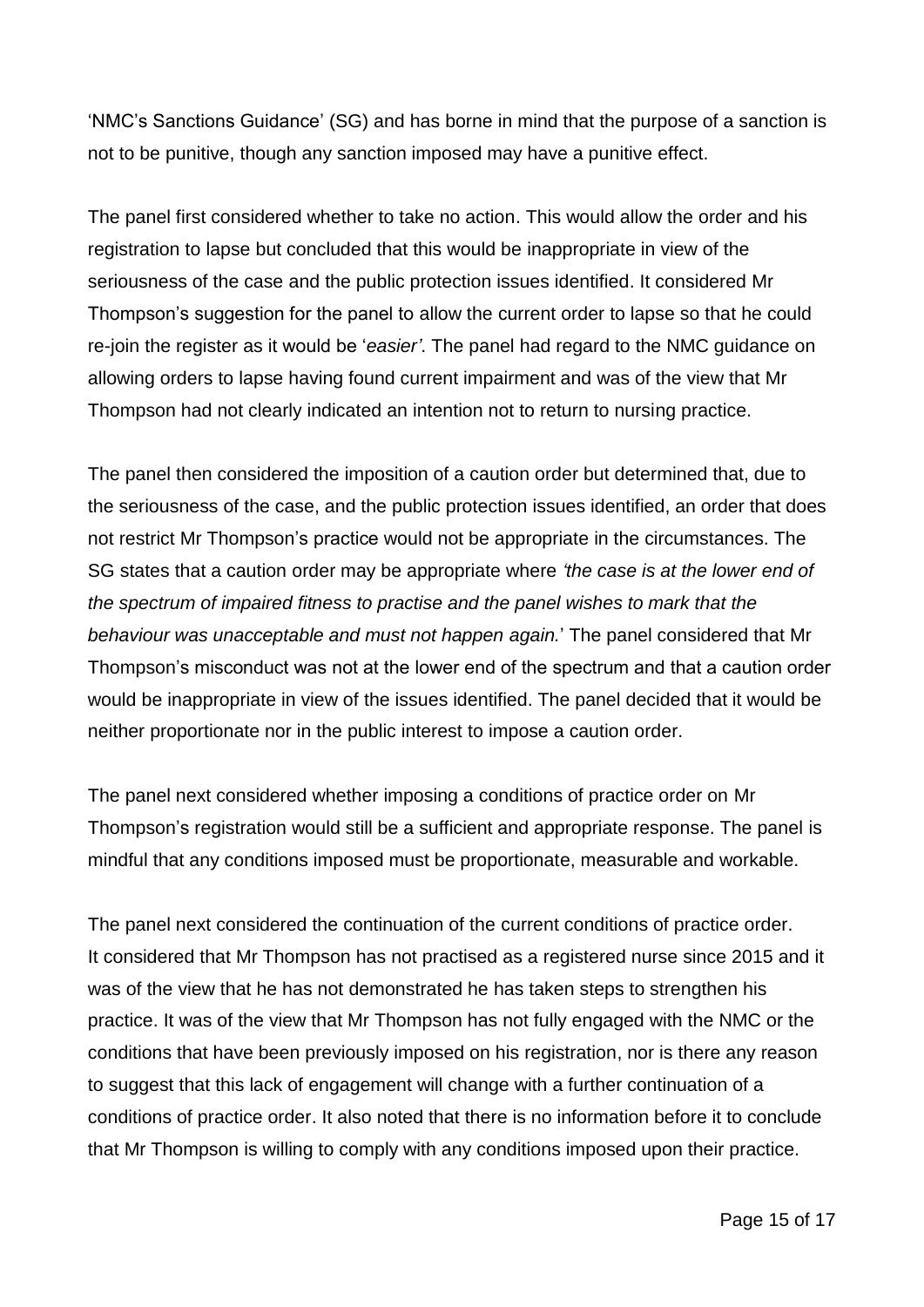On this basis, the panel concluded that a conditions of practice order is no longer practicable in this case. The panel concluded that no workable conditions of practice could be formulated which would protect the public or satisfy the wider public interest.

The panel determined therefore that a suspension order is the appropriate sanction which would both protect the public and satisfy the wider public interest. Accordingly, the panel determined to impose a suspension order for the period of 12 months would provide Mr Thompson with an opportunity to engage with the NMC and to provide evidence that he has strengthened his practice. It considered this to be the most appropriate and proportionate sanction available.

The panel considered imposing a striking-off order. However, it determined that imposing a striking-off order would be disproportionate at this stage as Mr Thompson has not explicitly outlined what his intentions are for the future.

This suspension order will take effect upon the expiry of the current conditions of practice order, namely the end of 5 June 2022 in accordance with Article 30(1).

Before the end of the period of suspension, another panel will review the order. At the review hearing the panel may revoke the order, or it may confirm the order, or it may replace the order with another order.

Any future panel reviewing this case would be assisted by:

- A clear and detailed statement of Mr Thompson's settled career intention as to whether he wishes to practise as a nurse and therefore remain on the register
- A written reflective piece demonstrating insight into the conduct found proved.
- Evidence of any further training undertaken to maintain his nursing skills.
- References from any paid or unpaid work.

This will be confirmed to Mr Thompson in writing.